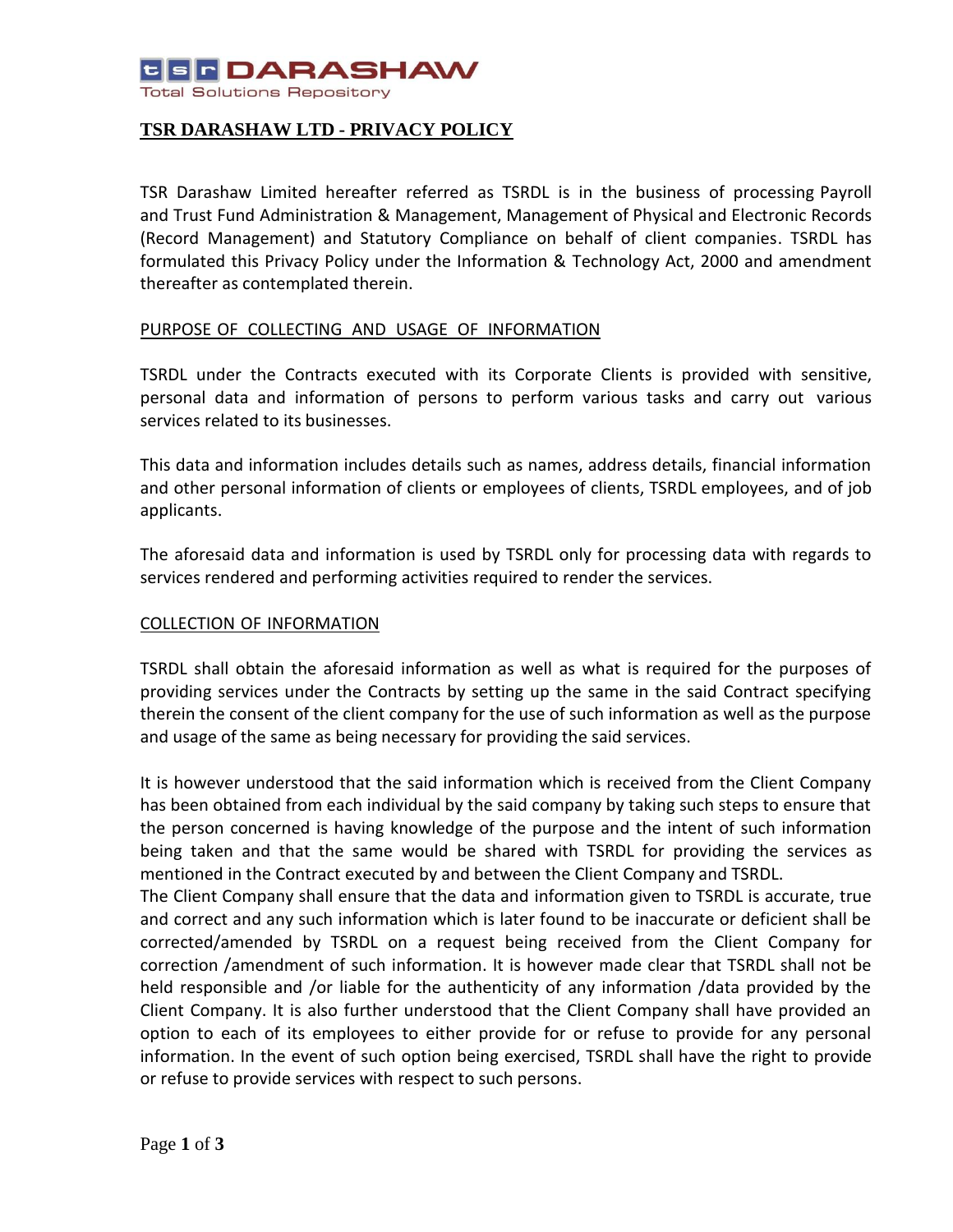

In case information as stated in the paragraphs above is provided by an Intermediary as recognized by the regulatory authorities for the said business, the information received would be deemed to have been received from the Client Company.

### SECURITY PRACTICES AND PROCEDURES

TSRDL shall keep the information secure by implementing security practices and standards along with operational, technical, managerial and physical security control measures that are commensurate with the nature of business.

TSRDL shall comply with the international standard on information technology- security techniques-information security management system-requirements.

### DISCLOSURE OF INFORMATION

TSRDL shall not disclose any such information /data to any third party without prior permission from the Client Company /provider of such information under the Contract. However, TSRDL shall not be held liable and /or responsible for disclosing such information to any Government authority and /or under any Law or Order of a Court or any Quasi-Judicial authority.

#### DUE DILIGENCE

TSRDL shall on its website inform the user of the computer resource about the regulations, terms and conditions and shall intimate such users not to host, display, upload, modify, publish, transmit, update or share any information that

(a) belongs to another person and to which the user does not have a right

(b) is grossly harmful, harassing, blasphemous, defamatory, obscene, pornographic, pedophilic, libelous, invasive of another's privacy, hateful or racially or ethnically objectionable, disparaging, relating or encouraging money laundering or gambling or otherwise unlawful in any manner whatsoever.

(c) harm minors in any way

(d) infringe any patent, trademark, copyright or any other proprietary rights

(e) violate any law for the time being enforced

(f) deceive or mislead the addressee about the origin of such message or communicate any information which is grossly offensive or menacing in nature

(g) impersonate another person

(h) contain software viruses or any other computer code, files or programs designed to interrupt, destroy or limit the functionality of any computer resource

(i) threaten the unity, integrity, defence, security or sovereignty of India, friendly relations with foreign states or public order or cause incitement to the commission of any cognizable offence or prevent investigation of any offence or is insulting any other nation.